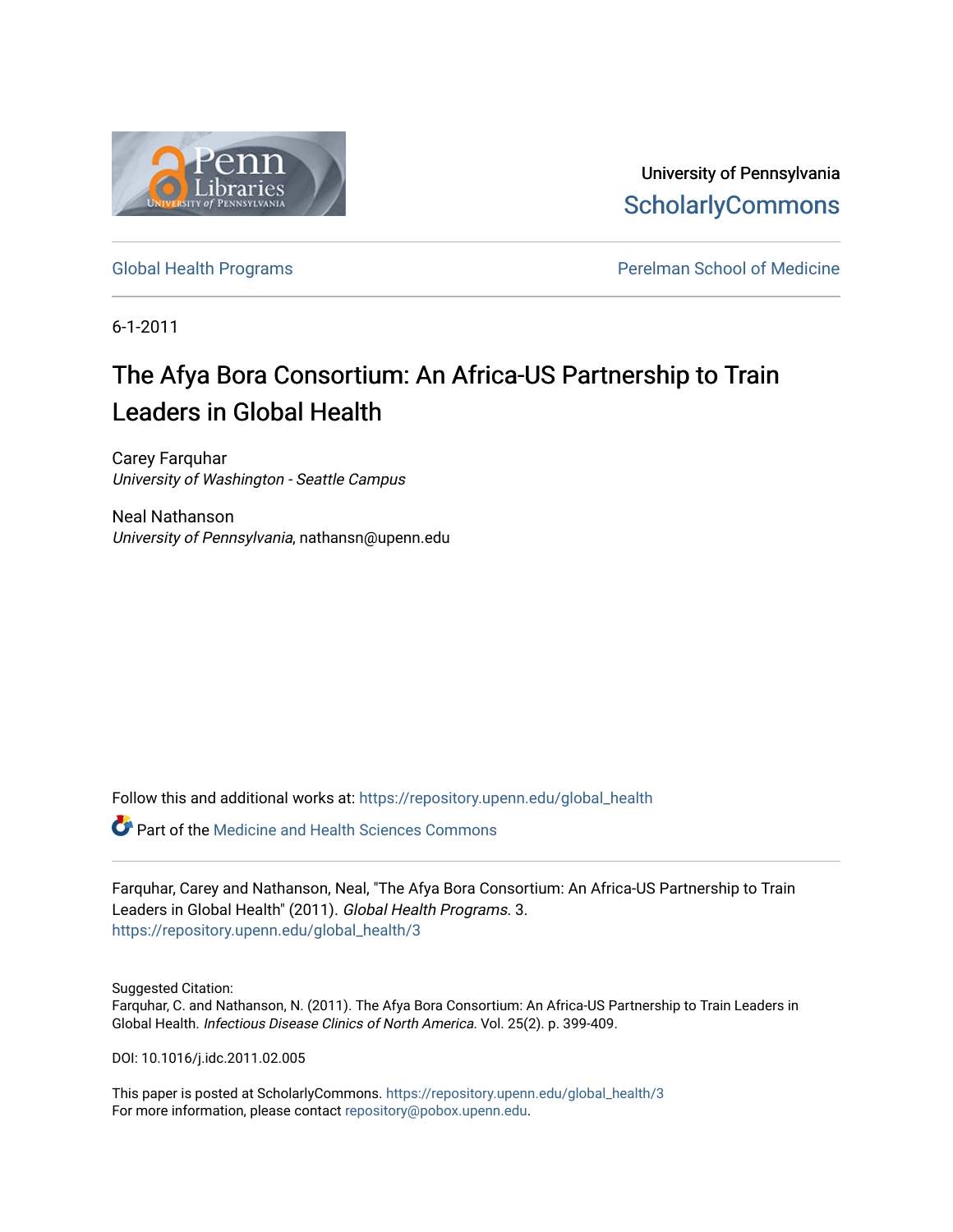# The Afya Bora Consortium: An Africa-US Partnership to Train Leaders in Global **Health**

# Abstract

The Afya Bora Consortium is a partnership of 8 academic health institutions, 4 in Africa and 4 in the United States. The Consortium is developing a Global Health Leadership Fellowship for medical, nursing, and public health professionals, largely drawn from the 4 African partner countries. The fellowship provides trainees with practical skills to prepare them for future positions leading the design, implementation, and evaluation of large, high-impact programs in governmental agencies, nongovernmental organizations, and academic health institutions in their own countries. This article describes a Pilot of the proposed program.

# Keywords

Global health, Africa, Education, Training, Research, HIV/AIDS, Leadership, Partnership

**Disciplines** Medicine and Health Sciences

# **Comments**

Suggested Citation:

Farquhar, C. and Nathanson, N. (2011). The Afya Bora Consortium: An Africa-US Partnership to Train Leaders in Global Health. Infectious Disease Clinics of North America. Vol. 25(2). p. 399-409.

DOI: 10.1016/j.idc.2011.02.005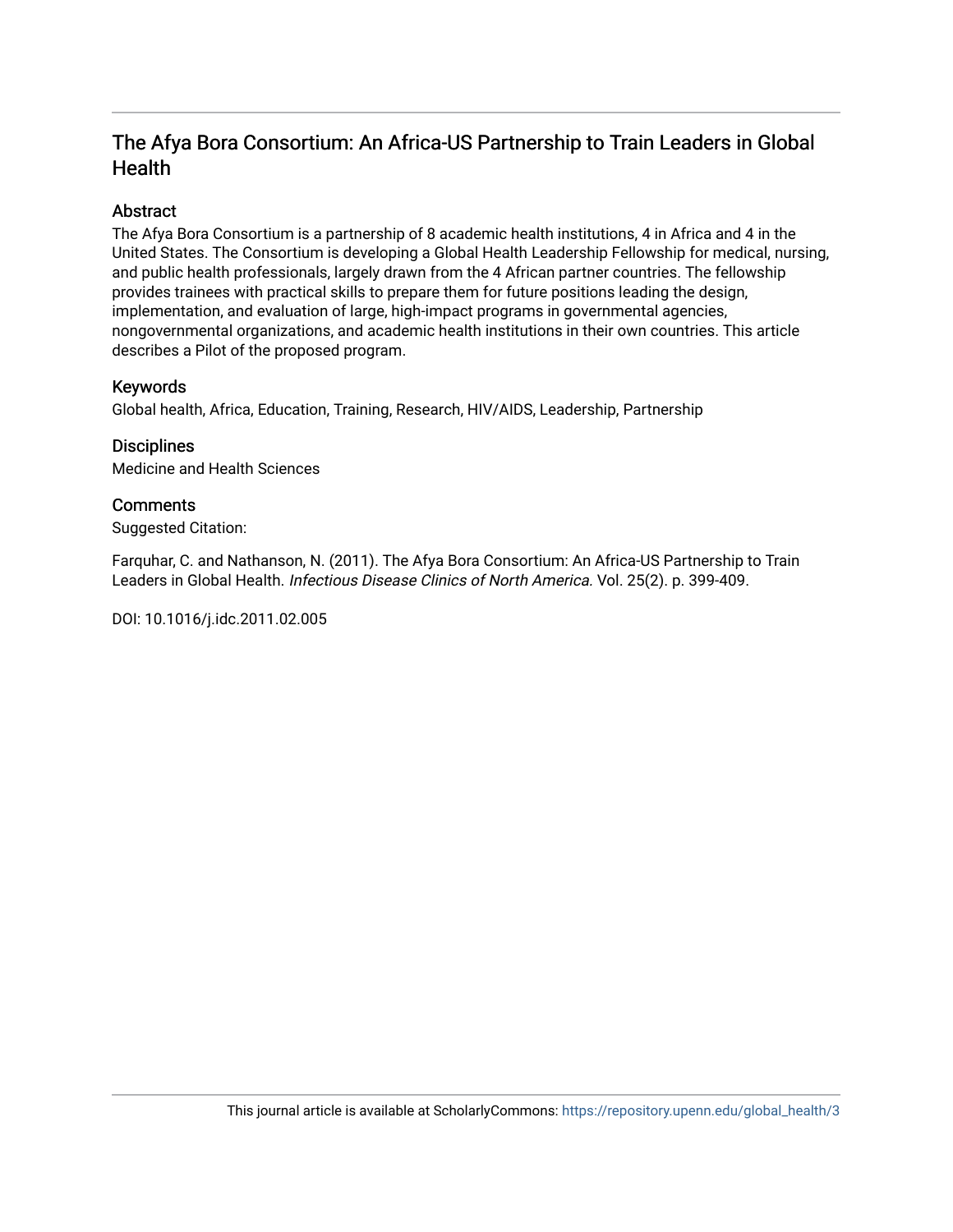# The Afya Bora Consortium: An Africa-US Partnership to Train Leaders in Global Health

Carey rarquhar, MD, MPH<br>Consortium Working Gro Carey Farquhar, MD, MPHa,\*, Neal Nathanson, MDb, , Consortium Working Group<sup>1</sup>

#### **KEYWORDS**

- Global health Africa Education Training Research
- HIV/AIDS Leadership Partnership

In the last 10 years, the sub-Saharan African AIDS epidemic has been a major stimulus for rapidly increasing investments in newly developed and existing health programs. These burgeoning programs have generated an increasing demand for African leaders in global health. The largest program is the President's Emergency Program for AIDS Relief (PEPFAR), launched in 2003. Many other health programs have recently been launched in Africa, supported by national and international agencies, such as the Global Fund, the Global Alliance for Vaccines and Immunization, United Nation (UN) AIDS, the World Health Organization (WHO), the World Bank, and others. In addition, there is a panoply of health programs supported by foundations, private philanthropy, and other nongovernment organizations (NGOs). It has been estimated that there are more than [1](#page-11-0)000 NGOs operating in Kenya alone.<sup>1</sup>

Rapid expansion of these programs has created a need for African medical, nursing, and public health professionals who can design, manage, and evaluate large health programs. Similar growth in the research arena has resulted in an increased demand for trained investigators to lead complex research programs. At present, too many programs depend on expatriates who have been recruited because of the shortage

\* Corresponding author.

This work was supported by a supplement to Grant No. D43TW000007-22S3 from the Fogarty International Center of the U.S. National Institutes of Health.

<sup>&</sup>lt;sup>a</sup> Division of Allergy and Infectious Disease, Departments of Medicine and Epidemiology and Global Health, University of Washington, 325 Ninth Avenue, Box 359909, Seattle, WA 98104, USA <sup>b</sup> Global Health Programs, School of Medicine, University of Pennsylvania, 1007 Blockley Hall, 423 Guardian Drive, Philadelphia, PA 19104-6021, USA

<sup>&</sup>lt;sup>1</sup> See Acknowledgments for membership of the Working Group.

E-mail address: [cfarq@u.washington.edu](mailto:cfarq@u.washington.edu)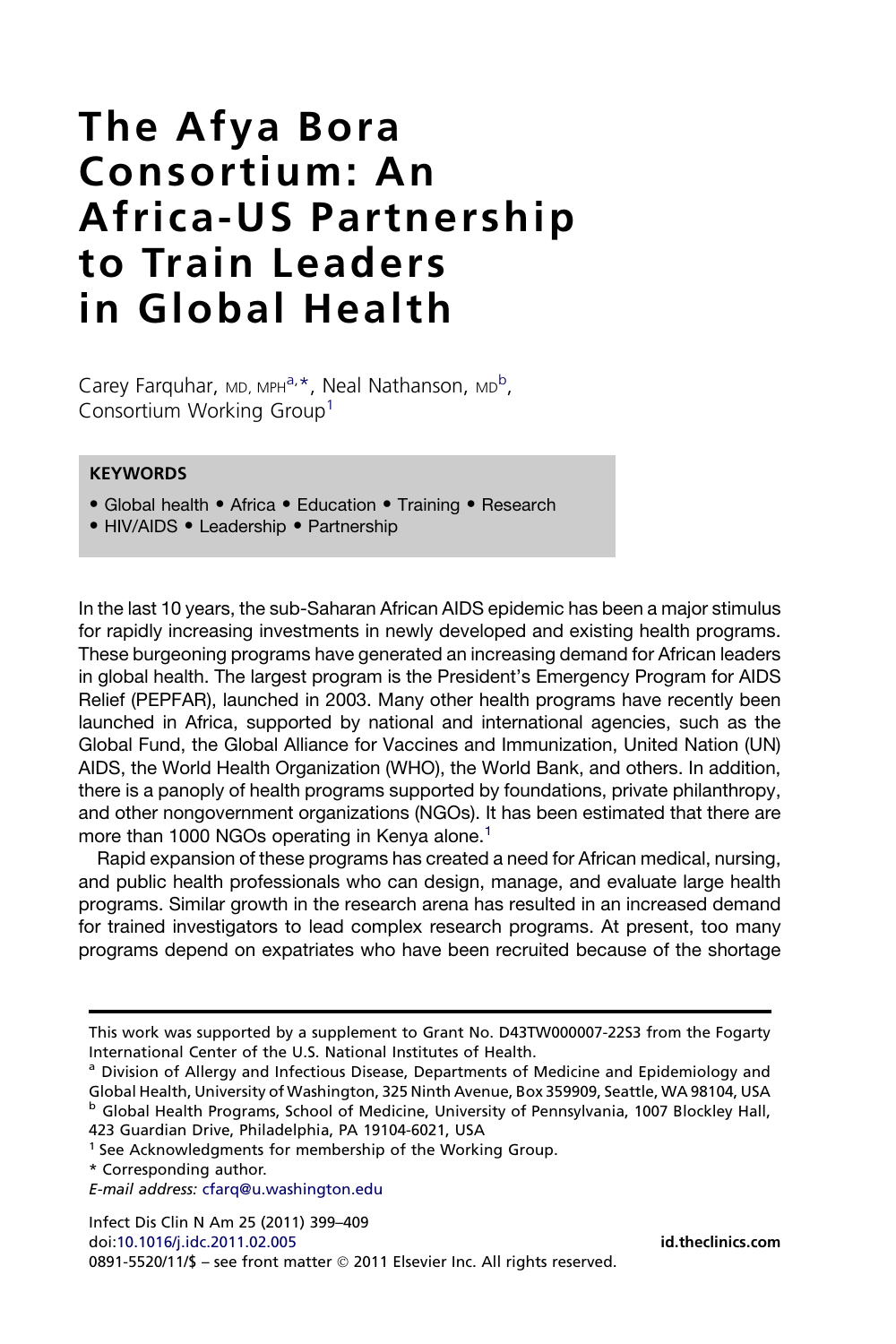of local professionals with appropriate skills. Several independent groups have recognized the need for African leadership and have called for new training initiatives. $2-4$  The Afya Bora Consortium is a response to this call to action. This consortium is founded on the premise that a consortium of African and international health institutions can pool resources to develop an innovative, robust, and sustainable program to train future leaders in global health. The authors present this interdisciplinary experiential approach to leadership training as a model that could be adapted to meet the needs of other regions and expanded to include additional institutional partnerships.

### HISTORY OF THE AFYA BORA CONSORTIUM

The vision for a consortium of US and African institutions dedicated to building leadership capacity in global health was born in May 2008 when a group of US faculty members, who are leaders of global health programs at their 4 institutions, met in Washington, DC. Each university has an established "twinning" relationship with an African academic health center, and all 8 institutions have both schools of medicine and nursing and many have schools of public health (Table 1). As a next step, it was decided to convene a workshop for an exploration of needs and opportunities.<sup>5-7</sup>

In April 2009, representatives of the 8 institutions met at a 2-day workshop in Nairobi, Kenya. After much collegial discussion, the group decided to create a Consortium to develop a 2-year Fellowship. This Fellowship was designed for medical, nursing, and public health professionals who had recently completed their training and were judged to have leadership potential. A 1-year fellowship and individual short modules for in-service training were also included in response to requests for options that would meet a broader array of leadership training needs. The following month, the proposal was presented to potential sponsors at a meeting in Washington, DC. A 1-year planning grant was funded by the Fogarty International Center of the US National Institutes of Health, beginning in September 2009.

This Africa-US partnership has been named the Afya Bora (Swahili for "Better Health") Consortium. At a meeting in Nairobi, Kenya, in January 2010, it was decided that a 1-year Pilot program of the Fellowship should be conducted to test its components, evaluate outcomes, and prepare for a sustainable program. In July 2010, a grant proposal for a Pilot program of the Afya Bora Leadership Fellowship was presented, a summary of which is the subject of this article.

| Table 1<br>The Afya Bora Consortium institutions and health sciences schools |                                                              |                   |                          |                                |  |
|------------------------------------------------------------------------------|--------------------------------------------------------------|-------------------|--------------------------|--------------------------------|--|
| Country                                                                      | <b>African-US Partner</b><br><b>Institutions</b>             | Medical<br>School | <b>Nursing</b><br>School | <b>Public Health</b><br>School |  |
| Uganda                                                                       | <b>Makerere University</b>                                   | Yes               | Yes                      | Yes                            |  |
| <b>United States</b>                                                         | Johns Hopkins University                                     | Yes               | Yes                      | Yes                            |  |
| Tanzania                                                                     | Muhimbili University of<br><b>Health and Allied Sciences</b> | Yes               | Yes                      | Yes                            |  |
| <b>United States</b>                                                         | University of California<br>San Francisco                    | Yes               | Yes                      | Yes                            |  |
| <b>Botswana</b>                                                              | University of Botswana                                       | Yes               | Yes                      | No                             |  |
| <b>United States</b>                                                         | University of Pennsylvania                                   | Yes               | Yes                      | No                             |  |
| Kenya                                                                        | University of Nairobi                                        | Yes               | Yes                      | Yes                            |  |
| <b>United States</b>                                                         | University of Washington                                     | Yes               | Yes                      | Yes                            |  |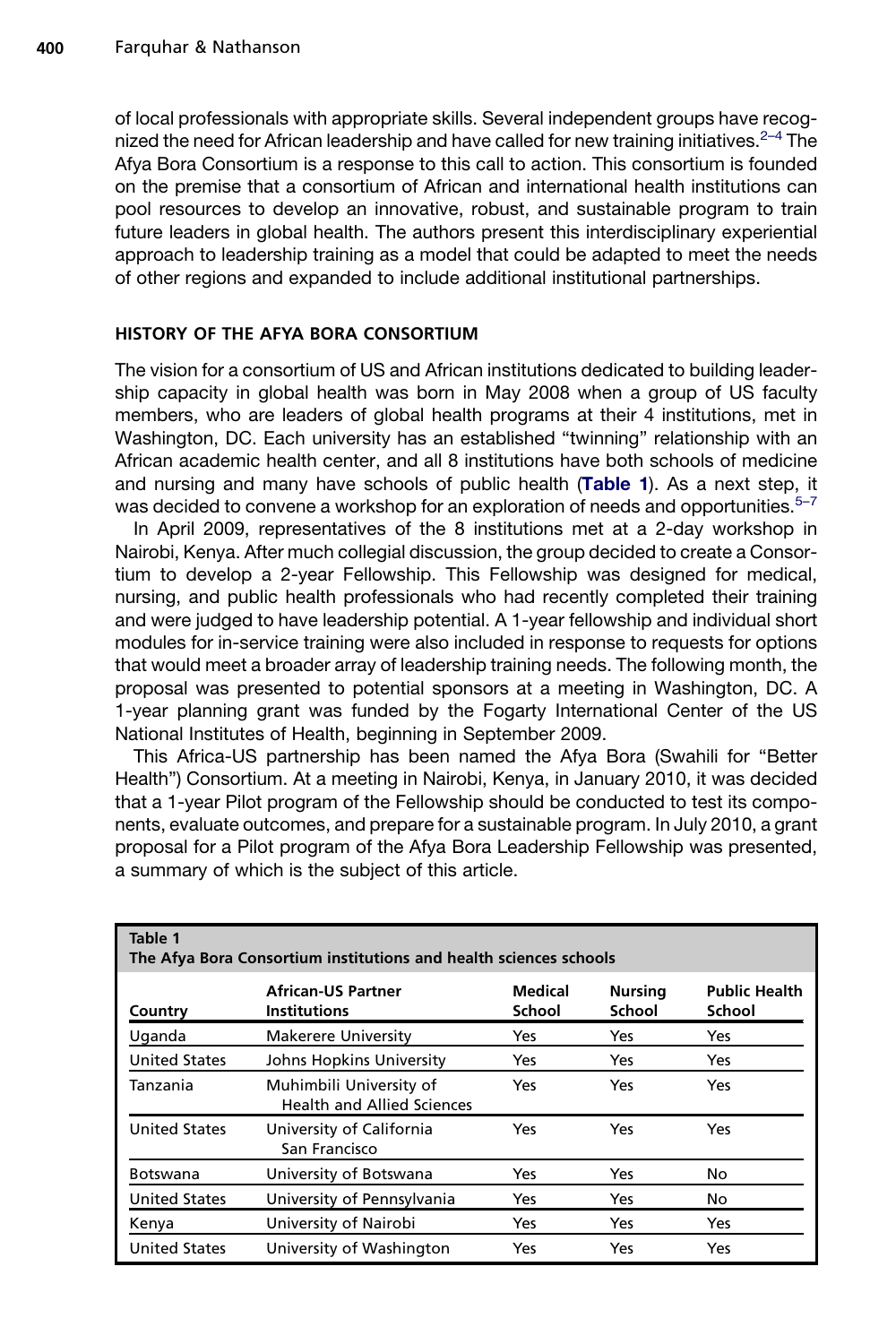### DESCRIPTION OF THE PILOT PROGRAM

The Pilot program is a scaled-down version of the full Afya Bora Fellowship, designed to "beta test" the key elements of the full fellowship within the limits of a 1-year funding period. The Pilot program structure includes the following 3 components:

- 1. Core Curriculum didactic blocks. A didactic Core is taught during 2 separate 3 week sessions through direct participation and problem-solving learning methods.
- 2. Attachment Site rotations. This phase consists of an experiential mentored assignment in which each fellow is attached to a host government agency, an NGO, or an academic institution to complete two 3-month assignments.
- 3. Posttraining program. The third phase provides virtual and in-person opportunities to continue to interact and collaborate with faculty, other fellowship graduates, and incoming fellows.

The proposed Fellowship is focused on African fellows, but it also includes some US fellows because it is thought that this mix will enhance the training experience for both groups of fellows. Furthermore, there is hope to create an international network of leaders that will be sustained long after completion of the Afya Bora Leadership Fellowship.

## Pilot Program Structure

The structure of the Pilot program is summarized in [Table 2](#page-5-0).

## **Orientation**

Before the first section of the Core Curriculum, a 2-day orientation is held for fellows and primary mentors. This orientation presents the overall goals of leadership training and the desired outcomes for fellows, mentors, faculty, and Afya Bora Consortium members. It describes expectations for Attachment Site rotations and explains the role of the primary mentor and the mentoring team. Orientation emphasizes effective mentoring and mentorship and the timeline for Attachment Site project reports. This session also stresses the importance of full participation by trainees, mentors, and Consortium members.

# Core Curriculum Blocks

The Core Curriculum is taught at the African partner institutions and brings together the new cohort of 20 African and US trainees. The first 3-week segment is conducted at the University of Nairobi, Kenya and consists of three 1-week modules: (1) Leadership Skills, (2) Program and Project Management, and (3) Implementation Science and Health Systems Research. The second segment is conducted at the Muhimbili University of Health and Allied Sciences in Tanzania and consists of 3 additional 1-week modules: (4) Monitoring and Evaluation, (5) Technology and Bioinformatics, and (6) Communications and Media Skills. These topics are essential to global health leadership, yet they are rarely included in medical and nursing curricula.

Courses are taught by African and US instructors who collaborate to develop training materials, make presentations, and lead discussions. A variety of teaching methods are used, including problem-based learning in small groups and face-toface didactics, supplemented, in some instances, by videotaped lectures and other distance learning resources. All modules highlight gaps in health care delivery and disease prevention and emphasize the research and policy priorities that are most relevant at the national and regional levels.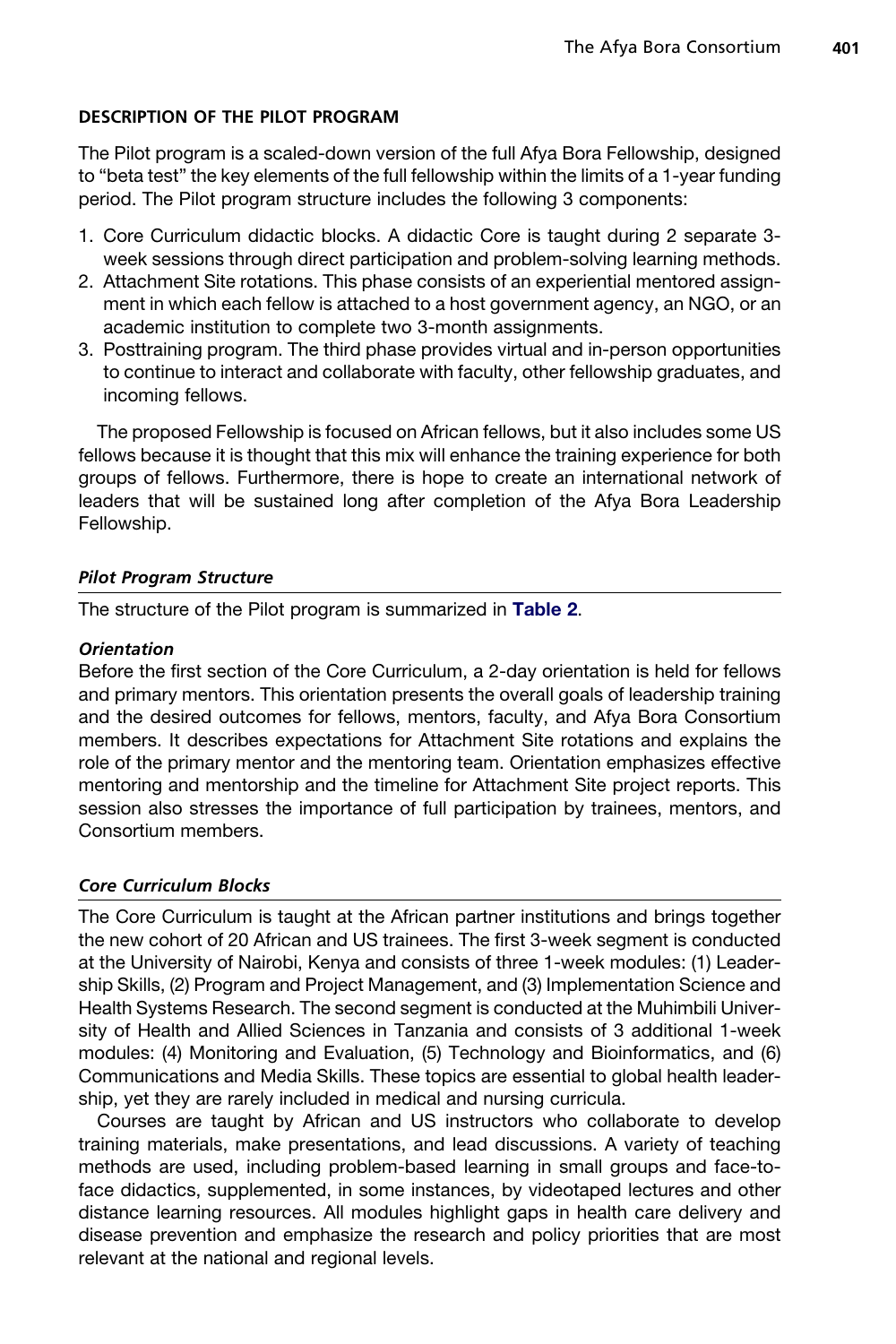<span id="page-5-0"></span>

| Table 2<br>Structure and timeline for the Pilot fellowship                                                    |                                                                                                                                                                                                                                                                                                       |                                                                                                                                                         |                                                                                                                                                                                                                                                                                               |  |  |
|---------------------------------------------------------------------------------------------------------------|-------------------------------------------------------------------------------------------------------------------------------------------------------------------------------------------------------------------------------------------------------------------------------------------------------|---------------------------------------------------------------------------------------------------------------------------------------------------------|-----------------------------------------------------------------------------------------------------------------------------------------------------------------------------------------------------------------------------------------------------------------------------------------------|--|--|
| <b>Core Curriculum:</b><br>3 wk                                                                               | <b>Rotation: 3 mo</b>                                                                                                                                                                                                                                                                                 | Core Curriculum:<br>3 wk                                                                                                                                | <b>Rotation: 3 mo</b>                                                                                                                                                                                                                                                                         |  |  |
| 2-d orientation                                                                                               | Independent<br>projects<br>at Attachment<br><b>Sites</b>                                                                                                                                                                                                                                              | 1-d project<br>presentation                                                                                                                             | Independent projects at<br><b>Attachment Sites</b>                                                                                                                                                                                                                                            |  |  |
| Core Curriculum:<br>three 1-wk<br>modules<br>Leadership<br>Program<br>management<br>Implementation<br>science | 1-d workshop for<br>mentoring<br>teams within<br>the first 2 wk<br>Weekly meetings<br>with the<br>primary mentor<br>Semi-monthly<br>meetings with<br>the country lead<br>and in-country<br>fellows<br>Monthly meetings<br>with the<br>mentoring team<br>Project report due<br>last day of<br>rotation | Core Curriculum:<br>three 1-wk modules<br>Monitoring and<br>evaluation<br>Technology and<br><b>bioinformatics</b><br>Communications<br>and media skills | 1-d workshop for<br>mentoring teams<br>within the first 2 wk<br>Weekly meetings<br>with the primary<br>mentor<br>Semi-monthly<br>meetings with the<br>country lead and in-<br>country fellows<br>Monthly meetings<br>with the mentoring<br>team<br>Project report due last<br>day of rotation |  |  |

The Core Curriculum modules are also available for in-service training. There are employed African health professionals who would like to take short courses to build their skills and increase their career opportunities. However, many of these health professionals cannot be released for a full 1- or 2-year fellowship. To respond to this need, the Pilot Program includes 4 places for trainees who will only take the Core Curriculum modules. If successful, this aspect of the program will be expanded in the future.

## Attachment Site Rotations

Attachment Site is the term coined for organizations that operate in the African partner countries. Entities with the potential to serve as Attachment Sites include Ministries of Health, NGOs, PEPFAR missions, Centers for Disease Control and Prevention (CDC) field stations, USAIDS missions or offices, WHO regional offices or sites, and universities. Because AIDS is at present such a cross-cutting salient problem in the African partner countries, all the training projects involve human immunodeficiency virus (HIV)/ AIDS issues. Working Group members visited more than 25 potential Attachment Sites between January and March 2010 in Botswana, Kenya, Tanzania, and Uganda and met with directors and senior staff who were uniformly enthusiastic about participating in the Afya Bora Fellowship.

A 3-month Attachment Site rotation takes place after each of the Core Curriculum blocks. During these rotations, fellows conduct independent projects. Potential areas of focus include clinical research, public health and disease prevention, health policy formulation, health systems research, implementation science, and program management and evaluation. All projects include some type of applied research experience.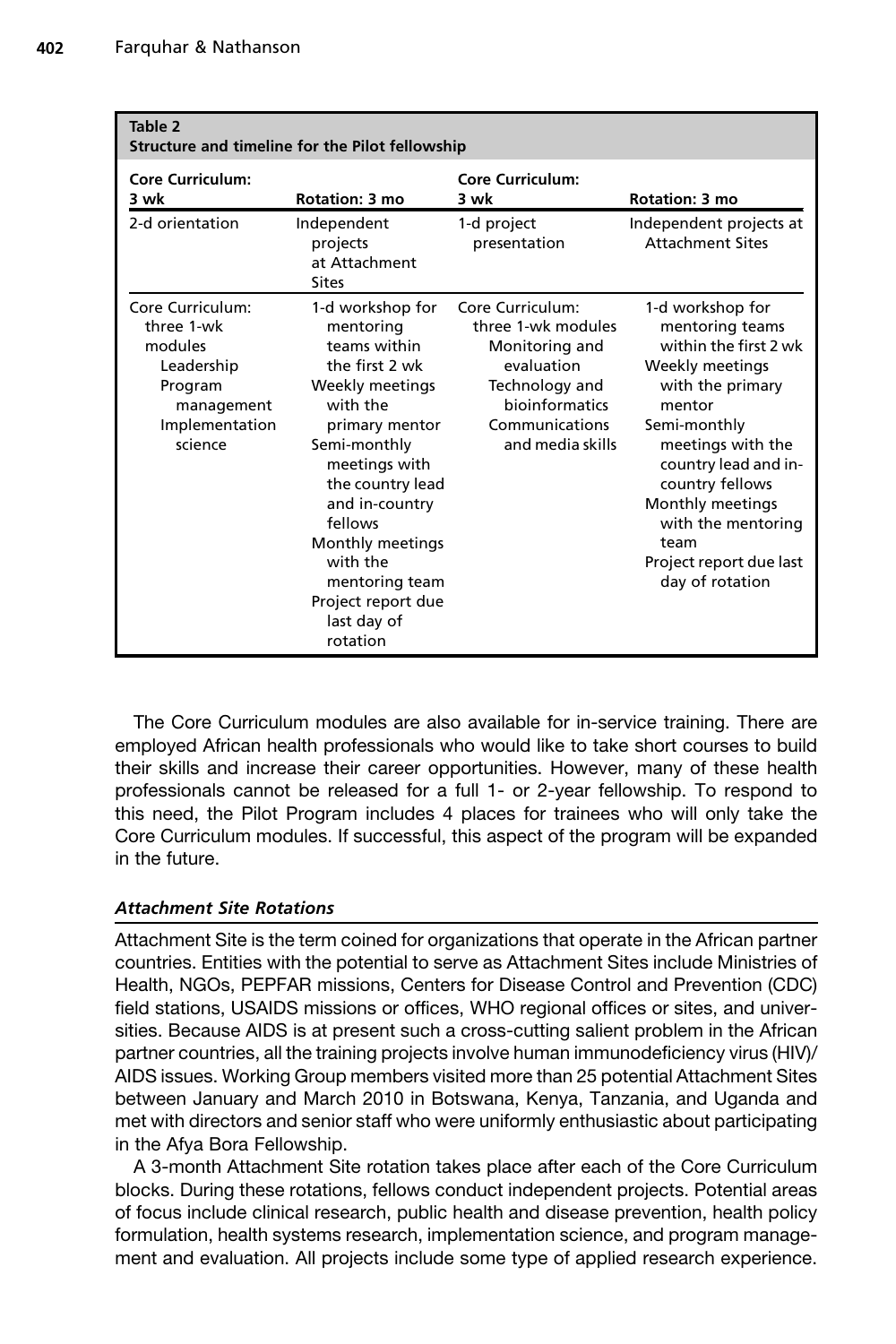A final report, which varies in length and format depending on the type of project and needs of the Attachment Site, is required at the end of each rotation.

The overarching goal is to prepare fellows to assume leadership roles in a variety of large-scale health programs, whether they are focused on specific diseases or on strengthening health systems. This experiential training provides fellows with skills that are relevant to effective leadership in many health areas so that they will have the flexibility to respond to evolving health needs of their countries.

During their time at their Attachment Sites, fellows are also encouraged to take occasional short courses, attend scientific meetings, and engage in skill-building activities that will support their career goals and job aspirations. Weekly meetings for fellows with their primary mentor are mandatory to discuss progress and review challenges. In each African partner country, a member of the Consortium Working Group serves as the country program leader. The program leader meets monthly with fellows in that country. This provides a forum for fellows to present their work and obtain input as they come together to review their projects, share experiences, and receive mentorship and group instruction. These meetings also help the trainees bond and form professional networks across Africa.

#### Fellow Recruitment and Selection

#### African fellows

For the Pilot program, the African partners advertise widely at all the in-country health centers and within their own Fellowship programs for health professionals interested in the program. Attachment Sites also have the opportunity to nominate their professional staff for the Pilot program. The aim is to select 12 African applicants to complete the Pilot Fellowship, 3 from each African partner country, with at least 1 professional in nursing or public health. As indicated earlier, an additional 4 African applicants are enrolled only in the Core Curriculum blocks.

There are challenges inherent in identifying "potential future global health leaders," and selecting the most promising fellows to maximize success of the fellowship is also important. A major criterion for selection is the commitment of candidates to work incountry health centers for 2 years after completion of the Pilot program, and this is assessed during the interview. In addition, the selection process seeks to optimize the gender balance among the trainees from each profession. The Consortium is committed to recruiting qualified graduate nurses to ensure a balance of trainees from different health professions. The schools of nursing at the African institutions are particularly enthusiastic about the Afya Bora Fellowship and make a major effort to identify appropriate candidates for the program.

The recruitment process begins with a written application form and letters of reference. Selected applicants are brought in for an interview with the Selection Committee. The Selection Committee is composed of 3 members of the Working Group, 3 representatives of potential Attachment Sites, and 1 or 2 members from collaborating academic health centers. The Committee seeks evidence of prior leadership activities and characteristics such as initiative, creativity, and strong interpersonal skills. Once the candidates are selected, there is a subsequent matching process in which trainees are interviewed by representatives of Attachment Sites and then ranked to optimize alignment between the objectives and interests of fellows and Attachment Sites.

#### US fellows

For the Pilot program, a total of 4 US trainees are accepted. The goal is to recruit individuals who will not only benefit greatly from the experience but also contribute unique perspectives and different approaches that will enhance the learning experience for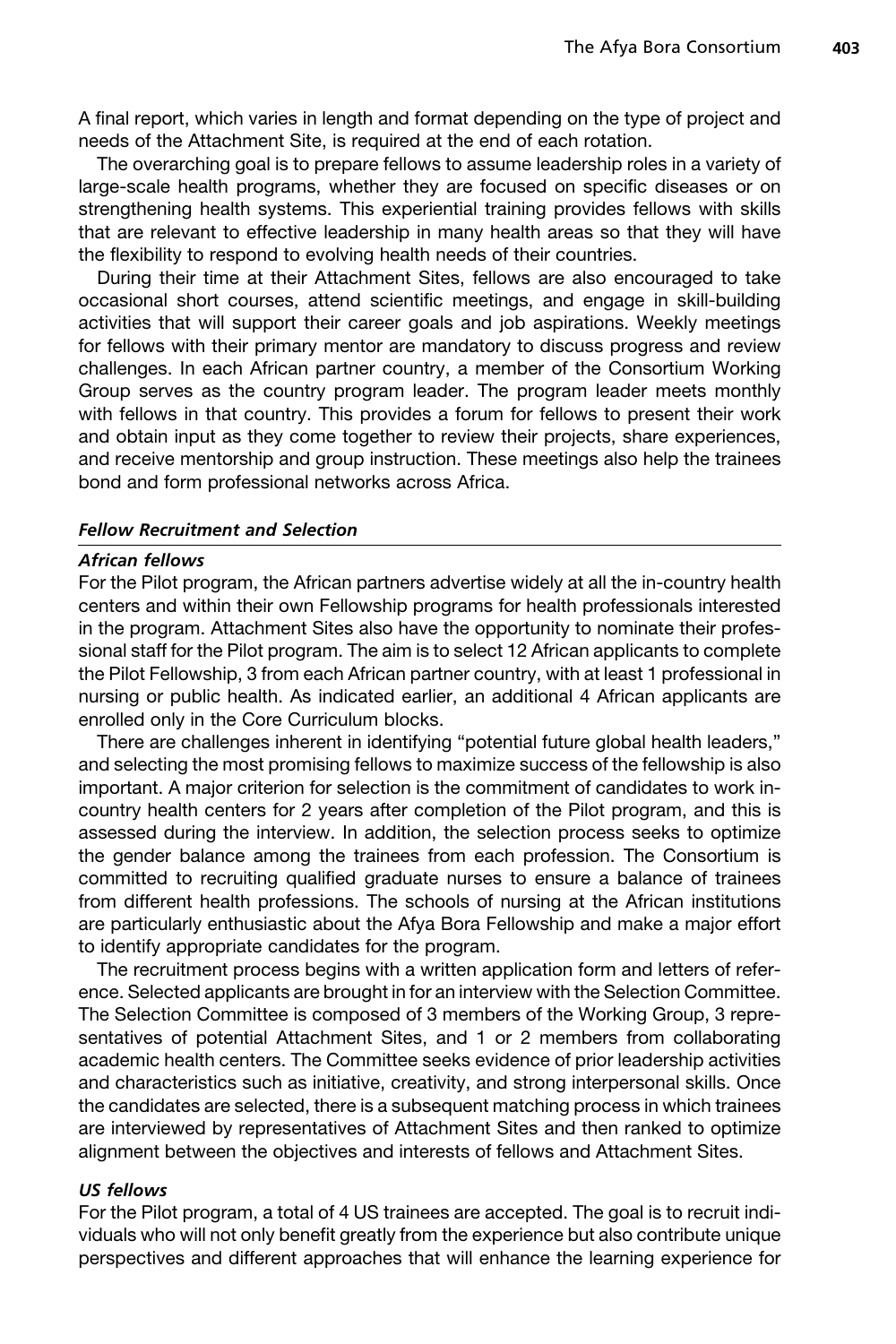all. Among the 4 US institutions, we will search for physicians and nurses who are already enrolled in post-doctoral fellowships or doctoral or master's programs and who have demonstrated a strong interest in global health. The US Consortium members have access to potential recruits through existing fellowship programs and those working in several specialties, such as adult and pediatric infectious diseases. The application process and selection of US fellows is otherwise similar to that described earlier for African fellows.

#### **Mentoring**

The success of experiential work at the Attachment Sites critically depends on supervision of each trainee by a primary mentor and a mentoring team. The mentoring team works with the primary mentor and fellow to select and develop the project and determines the skills and collaborations needed to complete it within the available time. Mentors are selected from the Attachment Sites to which trainees have been assigned and from the Consortium institutions. They include both African mentors who can provide on-site support and US mentors chosen for their expertise relevant to the activities of the trainees. The mentoring team is chosen considering the career interests of each fellow, a history of successful mentorship, and the nature of the project. Ideally, the primary mentor is identified before beginning the first Core Curriculum block. To emphasize the importance of this activity and maximize their active participation, African mentors are paid for their time.

All African mentors attend a 1-day mentoring workshop, which is held within 2 weeks before the Attachment Site rotation start date. US mentors are asked to attend selected portions via teleconference. During the first part of the workshop, mentors are given an intensive briefing regarding the goals of the program and their responsibilities. They are given a Mentoring Manual that sets forth established mentoring guidelines. This Manual was developed and refined at mentoring workshops that were held between April and September 2010 in Kenya, Botswana, Tanzania, and Uganda.

#### Program Evaluation

A formal monitoring and evaluation plan is tested during the Pilot program. For this purpose, the consortium is collaborating with the International Training and Education Center for Health (I-TECH). I-TECH is a collaborative center operated jointly by the University of Washington and the University of California in San Francisco. I-TECH has established a global network for building health care delivery capacity and training a skilled health workforce and has extensive experience in program evaluation. I-TECH has been commissioned to conduct an internal assessment using data they collect from faculty, mentors, Attachment Site staff, and fellows. The I-TECH evaluation includes an I-TECH observer who attends the Core Curriculum modules and may visit some of the Attachment Sites. I-TECH personnel collect and compile data throughout the Pilot program and prepare a summary for the wrap-up meeting to be conducted at the completion of the program.

As part of the internal assessment, trainees are evaluated for their achievement of competencies that are needed to operate effectively in domains such as leadership and management, health systems management, health service delivery, program evaluation, communications, bioinformatics, and research. Faculty, Attachment Site staff, and mentors are also asked to assess the performance of each fellow after each 3-week Core Curriculum block and Attachment Site rotation.

At the conclusion of the Pilot program, there is a wrap-up meeting of fellows, key faculty, Attachment Site staff, and mentors. This meeting evaluates the Pilot program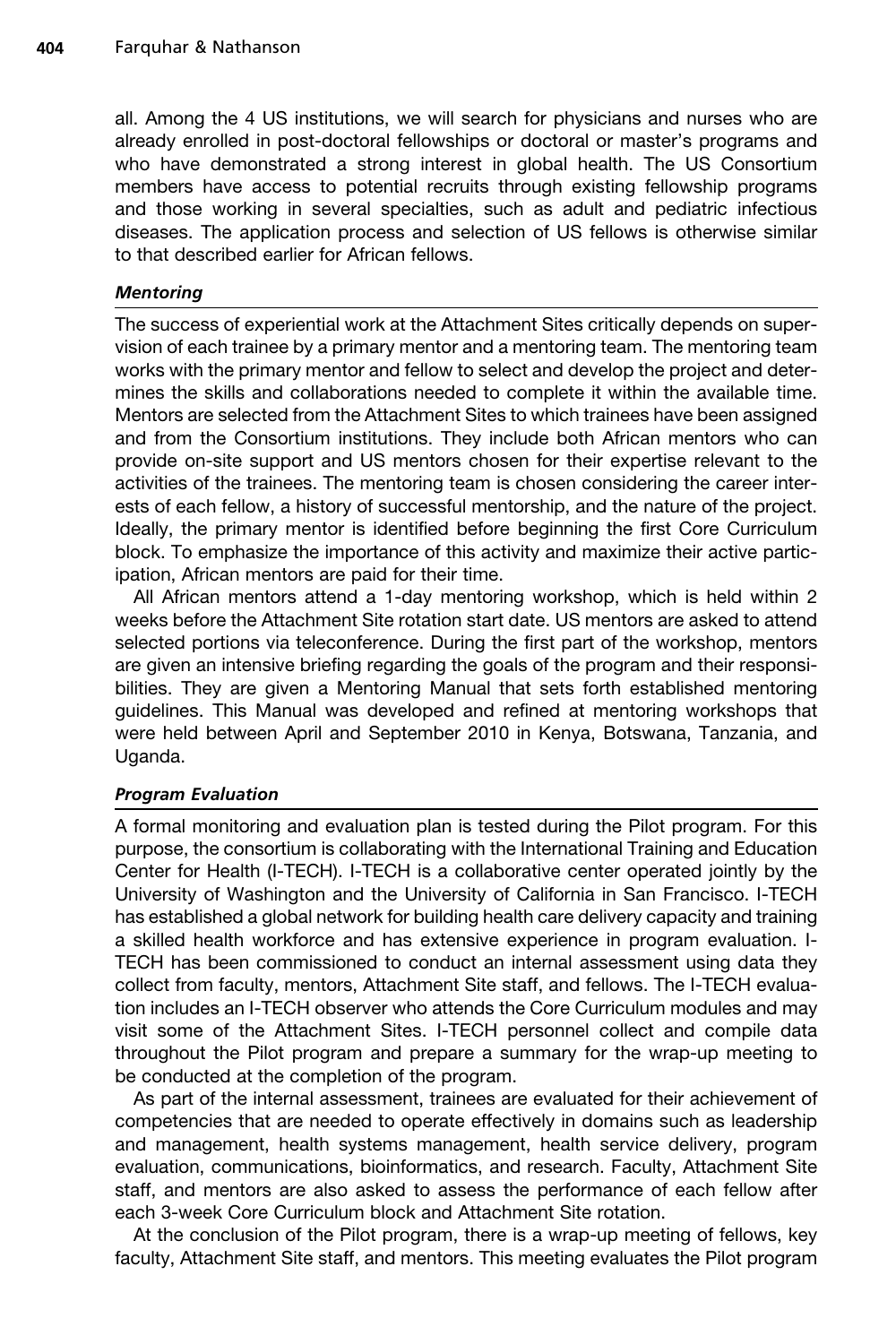by identifying its strengths, and weaknesses and recommending approaches for improvement. During the meeting, I-TECH conducts an anonymous evaluation by fellows of instructors, mentors, faculty, and Attachment Sites.

As part of the wrap-up meeting, a group of experts is convened to conduct an external assessment. The external assessment committee includes experts in program evaluation as well as African health leaders who have had experience with fellowship programs. The external assessment uses data collected by I-TECH and summarized in their preliminary report.

## Roles and Responsibilities of African and US Partners

For the Afya Bora Consortium to be successful, it is essential to define the responsibilities and rewards for both the African and US partner institutions. The African partner institutions are putting their reputations and support behind the vision of the Consortium to provide a novel type of training for future health leaders in their countries. In addition, they are committing faculty effort, recruitment of outstanding trainees, and institutional resources to the program. The participating African faculty has contributed critical thinking to developing the vision for the Fellowship, with a combination of innovative ideas and reality testing, to ensure a culturally appropriate plan for the Fellowship. Potential rewards include access to external funding, an expanded role for their academic health training institutions, and a training opportunity that may help counter the brain drain problem.

The US institutions have contributed to the Afya Bora Consortium in several critical areas. They have provided some of the concepts that have inspired the Consortium vision, enthusiastic participation of global health faculty, and funding opportunities. The US institutions bring access to a wide array of schools in their Universities, including expertise in program development and management, monitoring, evaluating, and research technologies, both in health and nonhealth fields. The Afya Bora Consortium provides the US institutions with an important new opportunity to expand their global health programs and a robust global network that offers many resources for service, training, and research.

# CONCLUDING COMMENTS

It is thought that the proposed Afya Bora Leadership Fellowship is an innovative model, which has several features that distinguish it from other existing fellowship programs, including:

- An African-centric focus emphasizing HIV/AIDS. Most trainees, training sites, faculty, and mentors are African or located in African partner countries. Training in research relevant to HIV/AIDS provides skills that can be used to address the current AIDS pandemic in Africa and serves as an entry point for addressing other health challenges in developing countries.
- Emphasis on leadership, evaluation skills, and practical experience to prepare trainees to lead large, evidence-based health programs. The model provides an integrated program to fill a critical health leadership gap that currently exists in many African nations, including the 4 African partner countries. It delivers leadership training and management skills to a select group of African and US health professionals early in their careers. Trainees are prepared to design, implement, evaluate, and iteratively improve large-scale programs that link research, preventive and curative health services, training, and policy development.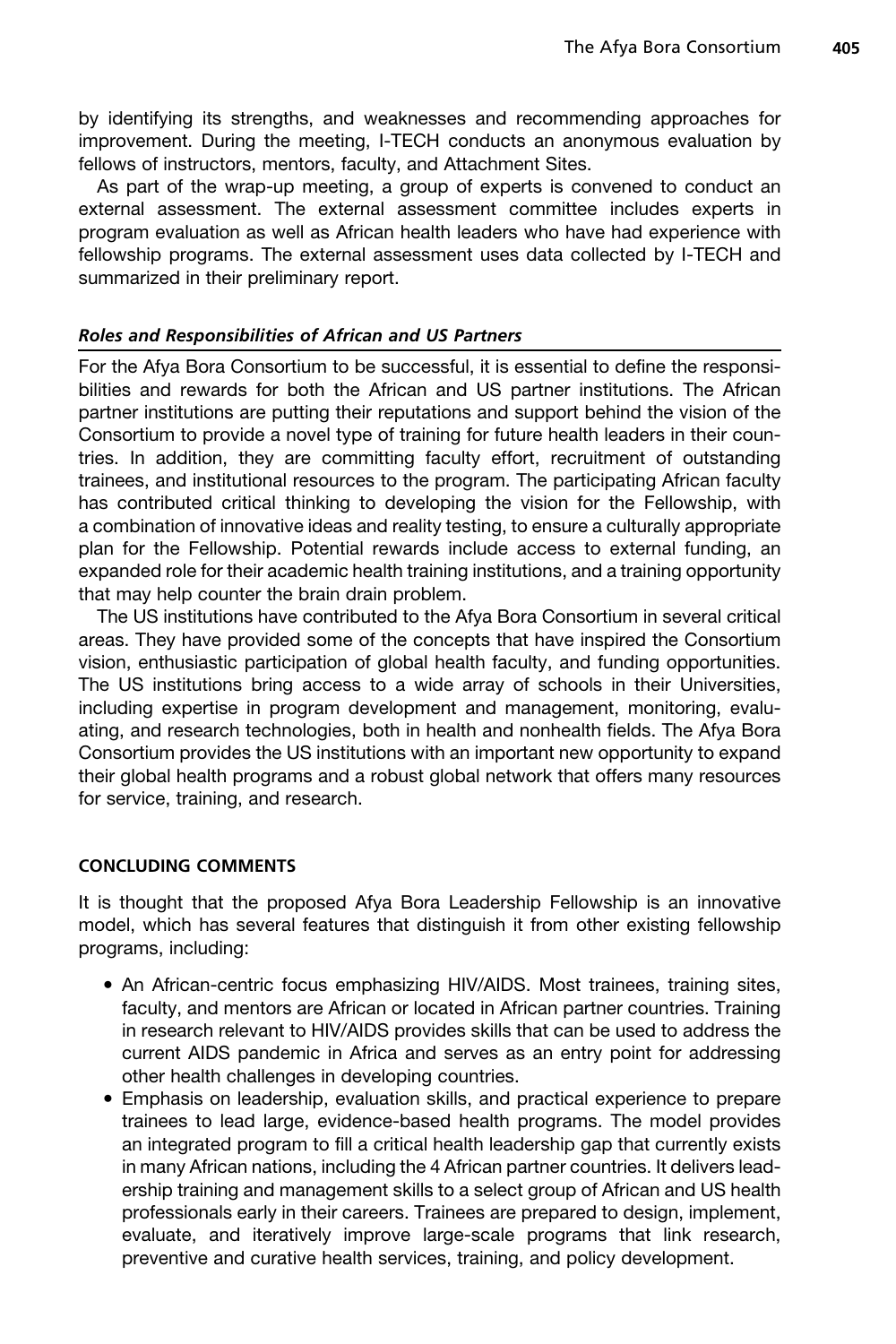- Links to future employment. To proactively address the problem of brain drain among this talented pool of future leaders, the Fellowship emphasizes experiential learning assignments to in-country Attachment Sites during which trainees would conduct projects at organizations or agencies that could provide future employment, which is coupled with the clear responsibility of Mentoring Committees to facilitate posttraining placements. The commitment of African trainees is reinforced by a written agreement to work at in-country health centers for at least 2 years after completion of the program.
- The power of a Consortium. As stated earlier, the Consortium involves 8 academic health training institutions, each of which has a medical school, a nursing school, and (in many instances) a school of public health. In aggregate, the different partners bring a broad array of resources and opportunities to the Consortium, much more than any single twinning partnership. The involvement of multiple institutions greatly strengthens the fellowship program and increases its sustainability.
- Interdisciplinary framework across medicine, nursing, and other health-related disciplines. It is believed that training across disciplinary, geocultural, and gender lines is critical to the development of effective health leadership in Africa and around the globe. Therefore, integrating trainees from medicine, nursing, public health, and other relevant disciplines from the 5 participating countries to learn and work together is a crucial component of the program. The emphasis on nursing also helps advance interdisciplinary training and collaboration as well as achieve gender equity.
- Targeting sustainable African training capacity, not just trainees. A key long-term goal is to establish the training capacity of African institutions rather than just launching one more program to provide additional trainees. The eventual goal is to move the primary direction of this training program to the African partner institutions. The fellowship program is viewed as a catalyst for institutional development in research, education, clinical practice, and policy development. To this end, most of the training takes place in the African partner countries. The South-South partnership will play a major role in establishing a sustainable training program led by African institutions.
- Experiential training for US trainees in African programs. Another long-term goal of the program is to establish the capacity of US institutions to train US trainees in real-life programs of global health relevance. There is a cadre of junior US health professionals with a career interest in global health, which strongly desires immersion experiences in African health programs. Furthermore, training in a cohort with their African peers markedly enhances the impact of their international experiences. It offers emerging African and US global health leaders opportunities to develop critical thinking skills in cross-cultural negotiation and collaboration and launch the next generation of sustainable North-South and South-South partnerships.

# **Significance**

During the frequent meetings and conference calls, it has become clear that the Afya Bora Consortium has enthusiastic support from the African partner institutions, which has endowed the proposal with significant credibility. In addition, the participation of a large number of African and US institutions markedly increases the probability that the program can be sustained on a long-term basis. The proposed Fellowship, once evaluated and refined, could be scaled up in several ways, such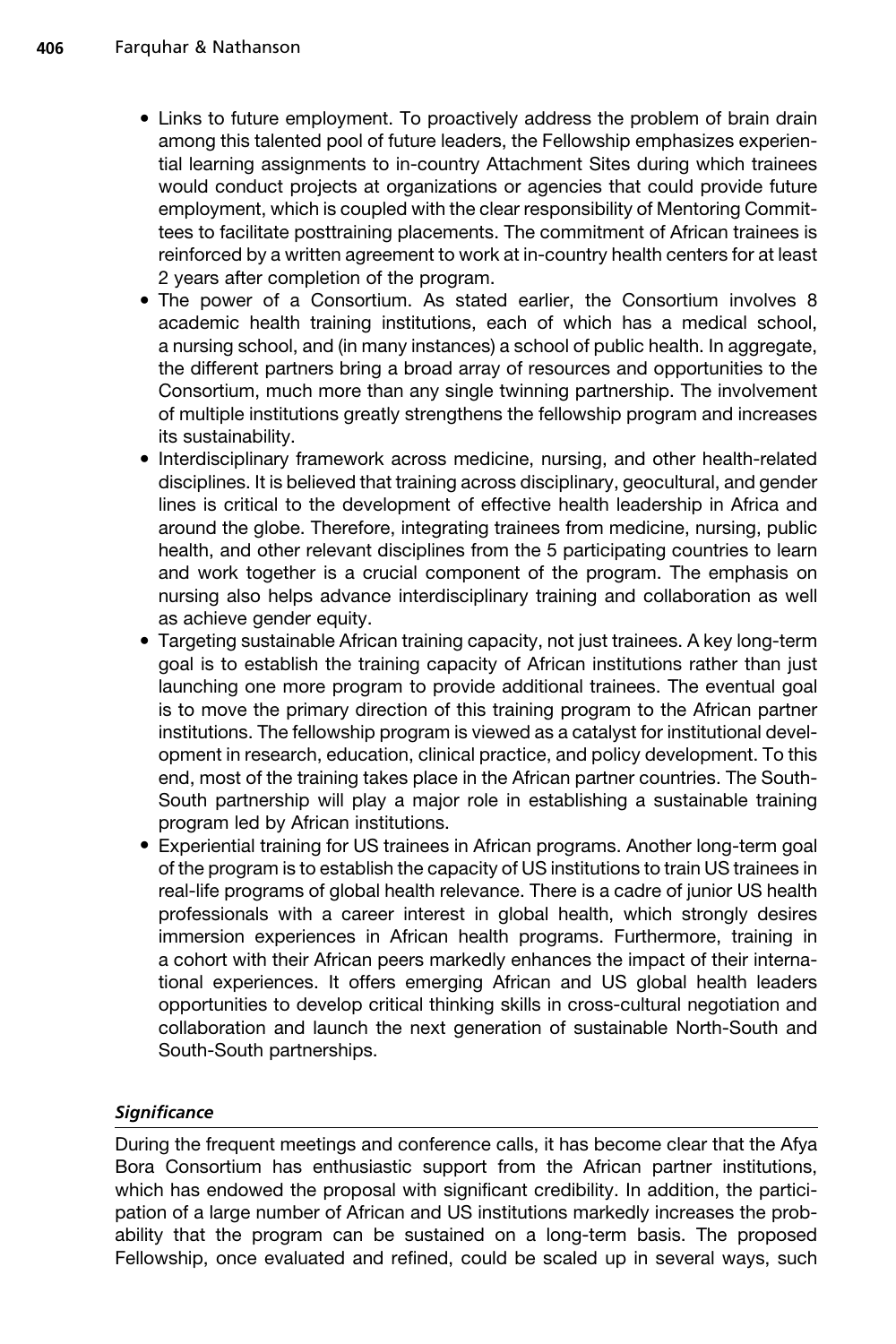as (1) expanding the program by including other interested academic institutions in Africa and the United States, (2) replicating the program by initiating similar consortia, perhaps in other geographic areas, (3) using specific components of the program for in-service training of health service professionals in established positions or for strengthening existing training programs, and (4) including opportunities for fellows to do rotations outside Africa at international organizations, such as WHO, CDC, and UNAIDS. Thus, this model has the potential to have an impact that reaches beyond the immediate scope of the present Consortium, both in Africa and in the northern countries.<sup>8-10</sup>

#### ACKNOWLEDGMENTS

The Working Group of the Afya Bora Consortium includes Robert Bollinger, Carey Farquhar, Nancy Glass, Ephata Kaaya, James Kiarie, Yohana Mashalla, Gorrette Nalwadda, Marjorie Muecke, Neal Nathanson, Oathokwa Nkomazana, Teresa Odero, Thomas Quinn, Esther Seloilwe, Christopher Stewart, Nelson Sewankambo, Gloria Tshweneagaeg, Joachim Voss, and Judith Wasserheit. Their mailing addresses and e-mail addresses are provided in Appendix 1.

#### APPENDIX 1: MAILING AND E-MAIL ADDRESSES

| <b>Name</b>      | E-mail                       | <b>Address</b>                                                                                                                                                                                                      |
|------------------|------------------------------|---------------------------------------------------------------------------------------------------------------------------------------------------------------------------------------------------------------------|
| Robert Bollinger | rcb@jhmi.edu                 | Johns Hopkins Medical Institutions,<br>600 North Wolfe Street, Phipps<br>540, Baltimore, MD 21287, USA                                                                                                              |
| Carey Farguhar   | cfarg@u.washington.edu       | International AIDS Research and<br>Training Program, Departments<br>of Medicine, Epidemiology, and<br>Global Health, University of<br>Washington, 325 Ninth Avenue,<br>Box 359909, Seattle, WA 98104,<br><b>USA</b> |
| Nancy Glass      | nglass1@son.jhmi.edu         | Johns Hopkins University School of<br>Nursing, 525 North Wolfe Street,<br>Room 439, Baltimore, MD 21205-<br>2110, USA                                                                                               |
| Ephata Kaaya     | ekaaya@muhas.ac.tz           | Muhimbili University of Health and<br>Allied Sciences, PO Box 65001, Dar<br>es Salaam, Tanzania                                                                                                                     |
| James Kiarie     | jkiarie@swiftkenya.com       | University of Nairobi, College of<br>Health Sciences, Department of<br>Obstetrics and Gynecology, PO<br>Box 19767-00202, Nairobi 00202,<br>Kenya                                                                    |
| Yohana Mashalla  | yohana.mashalla@mopipi.ub.bw | School of Medicine, University of<br>Botswana, Kgogolamoko House,<br>Private Bag 00713 Gaborone,<br><b>Botswana</b>                                                                                                 |
|                  |                              | (continued on next page)                                                                                                                                                                                            |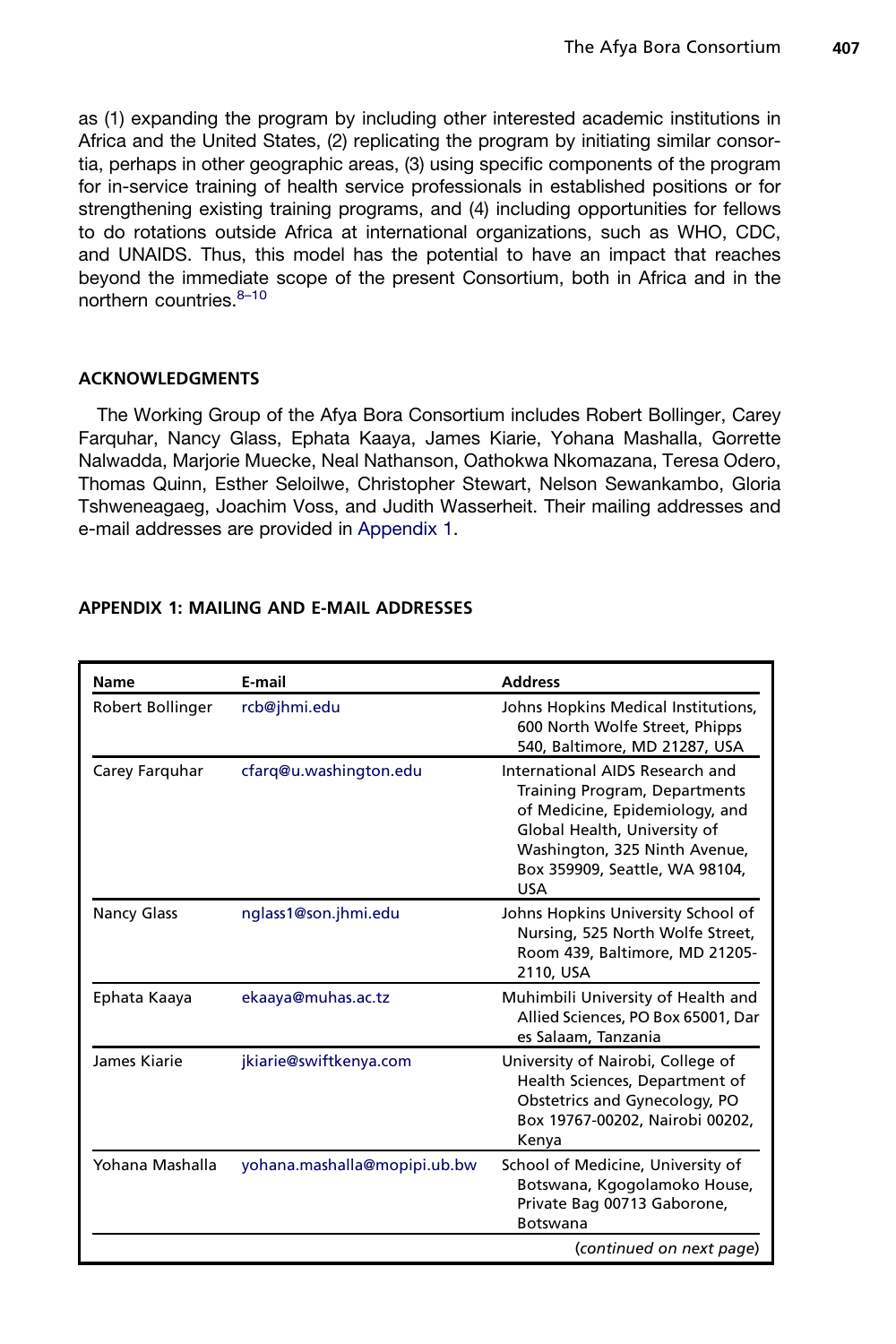<span id="page-11-0"></span>

| <b>APPENDIX 1 (continued)</b>                                                                                                  |                                                |                                                                                                                                                |  |  |
|--------------------------------------------------------------------------------------------------------------------------------|------------------------------------------------|------------------------------------------------------------------------------------------------------------------------------------------------|--|--|
| Name                                                                                                                           | E-mail                                         | <b>Address</b>                                                                                                                                 |  |  |
| Gorette Nalwadda                                                                                                               | gnalwadda@gmail.com                            | Department of Nursing, School of Health<br>Sciences, Makerere University, PO<br>Box 7072, Kampala 256, Uganda                                  |  |  |
| Marjorie Muecke                                                                                                                | muecke@nursing.upenn.edu                       | School of Nursing, University of<br>Pennsylvania, 257 Fagin Hall,<br>Philadelphia, PA 19104 6020, USA                                          |  |  |
| Neal Nathanson                                                                                                                 | nathansn@upenn.edu                             | Global Health Programs, 1007 Blockley<br>Hall, School of Medicine, University of<br>Pennsylvania, Philadelphia, PA 19104-<br>6021, USA         |  |  |
| Oathokwa<br>Nkomazana                                                                                                          | Oathokwa2000@yahoo.com                         | School of Medicine, University of<br>Botswana, PO Box 40670, Gaborone,<br><b>Botswana</b>                                                      |  |  |
| Teresa Odero                                                                                                                   | Oderoteresa@yahoo.com                          | University of Nairobi, School of Nursing,<br>Box 30197-00100, Nairobi, Kenya                                                                   |  |  |
| <b>Thomas Quinn</b>                                                                                                            | tquinn2@jhmi.edu                               | Johns Hopkins University School of<br>Medicine, Hampton House 180, 624<br>North Broadway, Baltimore, MD 21205,<br><b>USA</b>                   |  |  |
| <b>Esther Seloilwe</b>                                                                                                         | SELOILWE@mopipi.ub.bw                          | School of Nursing, University of<br>Botswana, Private Bag 0022, Gaborone,<br><b>Botswana</b>                                                   |  |  |
|                                                                                                                                | Christopher Stewart CStewart@sfghpeds.ucsf.edu | University of California San Francisco<br>Box SFGH, MS 6E/SFGH (nh)<br>San Francisco, CA 94143-SFGH, USA                                       |  |  |
|                                                                                                                                | Nelson Sewankambo sewankam@infocom.co.ug       | College of Health Sciences, Makerere<br>University, Kampala 7072, Uganda                                                                       |  |  |
| Gloria Tshweneagae tshweneagaeg@mopipi.ub.bw University of Botswana School of Nursing,<br>Private Bag 0022, Gaborone, Botswana |                                                |                                                                                                                                                |  |  |
| <b>Joachim Voss</b>                                                                                                            | vossj@u.washington.edu                         | School of Nursing, University of<br>Washington, Box 357266, Seattle, WA<br>98195-7266, USA                                                     |  |  |
| Judith Wasserheit                                                                                                              | jwasserh@uw.edu                                | Department of Global Health Schools of<br>Medicine and Public Health, University<br>of Washington, 325 Ninth Avenue,<br>Seattle, WA 98109, USA |  |  |

# **REFERENCES**

- 1. Kameri-Mbote P. The operational environment and constraints for NGOs in Kenya: strategies for good policy and practice. IELRC Working Paper 2000-2, published by The International Environmental Law Research Institute, Geneva (Switzerland). Available at: <http://www.ielrc.org/content/w0002.pdf>. Accessed February 12, 2011.
- 2. Accordia Global Health Foundation. Building healthcare leadership in Africa: a call to action. Washington, DC: Accordia Global Health Foundation; 2009.
- 3. Accordia Global Health Foundation. Return on investment: the long-term impact of building health care capacity in Africa. Washington, DC: Accordia Global Health Foundation; 2010.